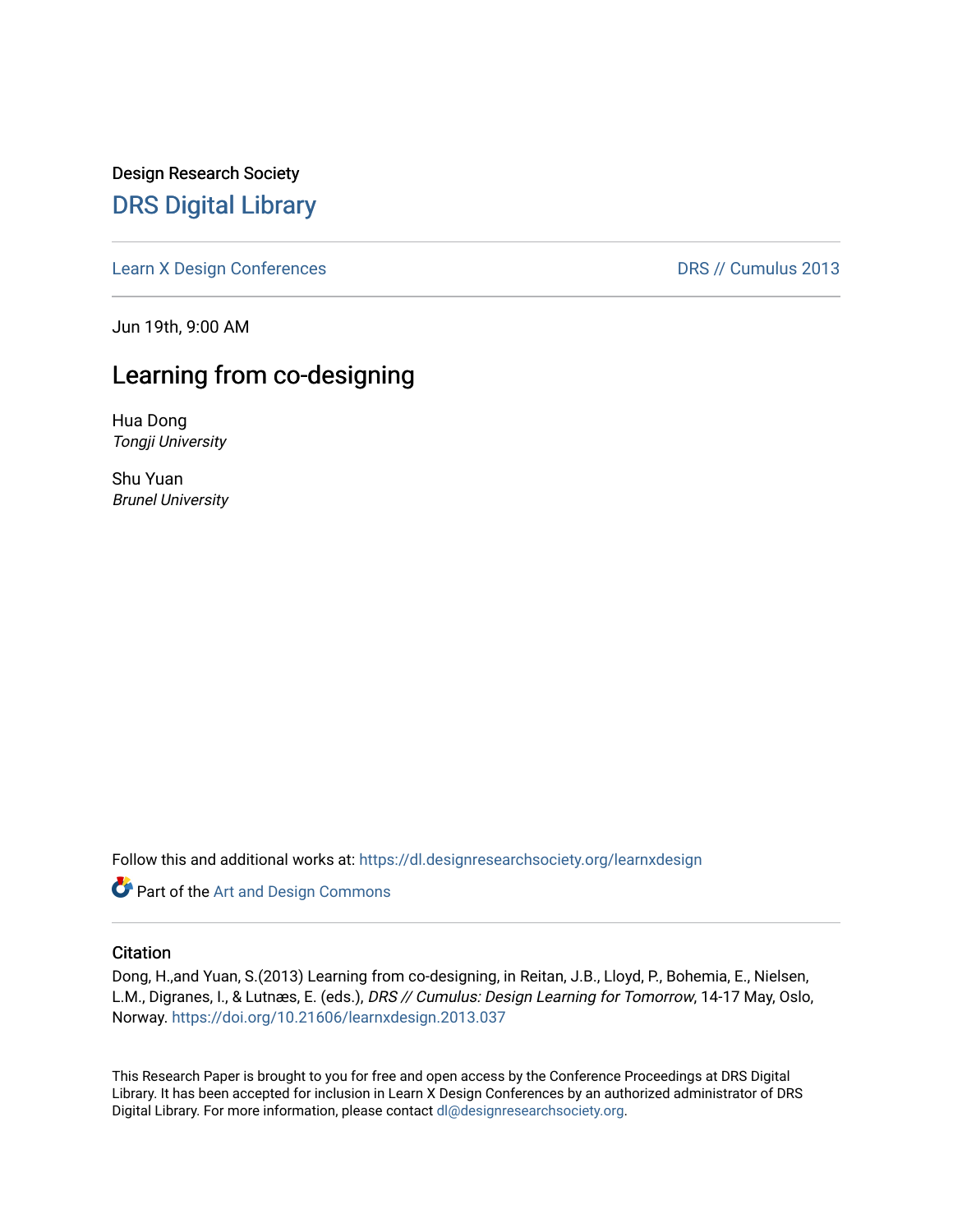DRS // CUMULUS 2013 2nd International Conference for Design Education Researchers Oslo, 14–17 May 2013



# **Learning from co-designing**

Hua DONG<sup>\*a b</sup> and Shu YUAN<sup>a</sup> <sup>a</sup> Tongii University: <sup>b</sup> Brunel University

 $\overline{a}$ 

*Abstract: A designer-focused approach is often taken when observing co-design processes and the designers' learning is reflected rather than the users. This study takes an all-inclusive angle in observing an inclusive design workshop which involved five professional designers, five users from a diverse backgrounds, and five design researchers. Questionnaires were distributed to the designer and user participants, before and immediately after the workshop, to gather data about their opinions on broader issues relating to inclusive design. The design researchers carried out observations during the workshop, gathering detailed notes and audio-visual data. Follow-up interviews were conducted to identify any issues relating to the workshop, and to let participants reflect on their experiences. It was found that the participants interpreted inclusive design and user-involvement in many different ways. The designers were not necessarily 'user-centred', but the fact that they were brought together with the users in the workshop did make them think more inclusively. Challenges for co-design were identified and suggestions were made to improve the co-designing process.* 

*Keywords: Co-design, inclusive design, workshop.* 

<sup>\*</sup> Corresponding author: School of Engineering and Design | Brunel University | UK | e-mail: hua.dong@brunel.ac.uk

Copyright © 2013. Copyright in each paper on this conference proceedings is the property of the author(s). Permission is granted to reproduce copies of these works for purposes relevant to the above conference, provided that the author(s), source and copyright notice are included on each copy. For other uses, including extended quotation, please contact the author(s).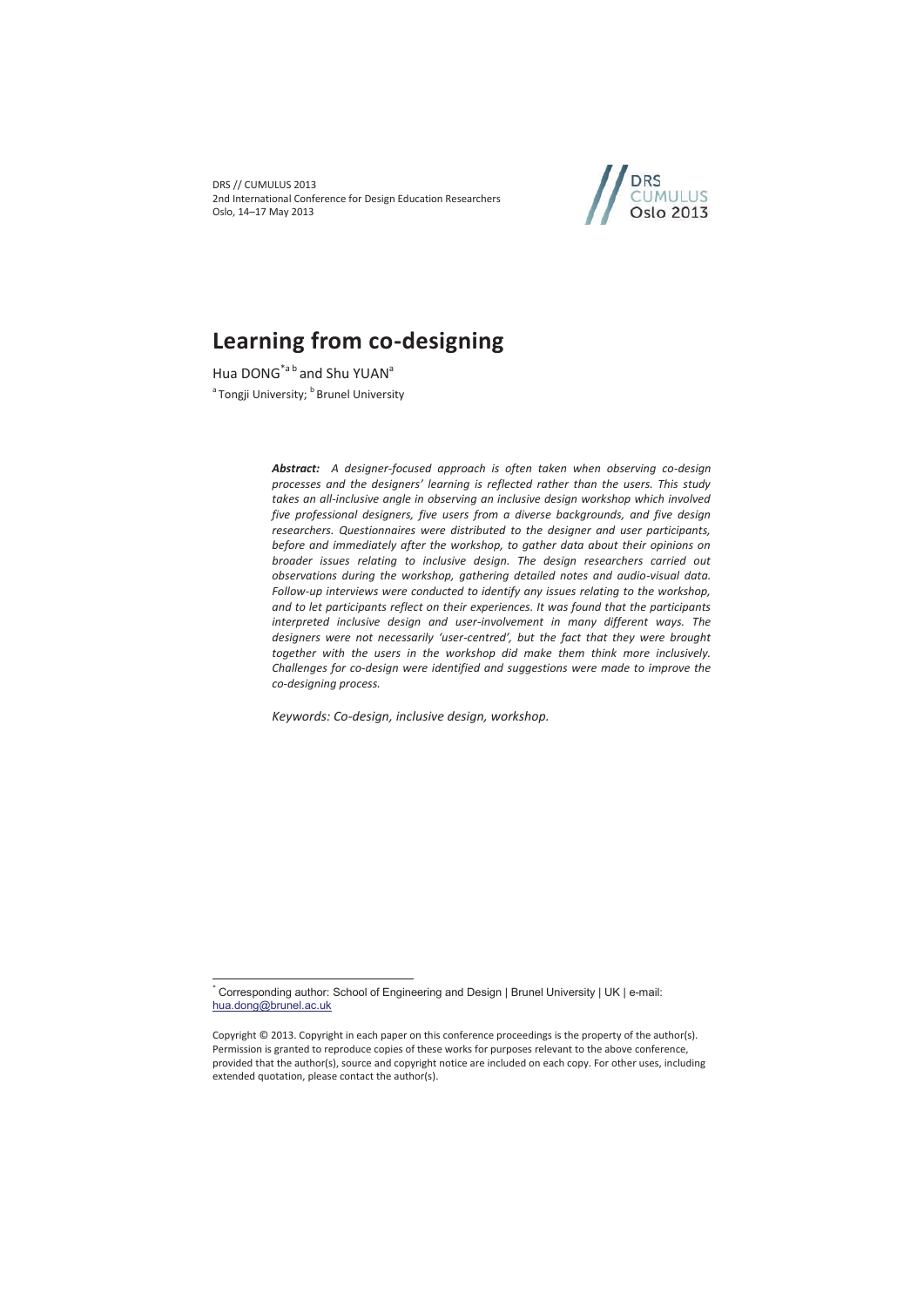# **Introduction**

The underlying driver for co-design is that the design team will be better at designing if they have an empathic understanding of the people to design with and for (Mattelmäkia et al 2011: 79). To embrace co-creativity requires that one believes that all people are creative (Sanders and Stappers 2008). The questions are: do designers naturally empathize with people? Do designers believe users are creative?

Ideally, in the co-design process, 'users', or 'design partners' are equal participants as designers. Fixperts (fixperts.org), the recently introduced co-design initiative which is rapidly expanding globally, emphasises this aspect by stating that the design process (documented in short films) should "place emphasis on the equally important roles" between Fixpartner (e.g. an end user) and Fixpert (e.g. a designer). In reality, do designers and users play equal roles in the co-design process?

The research aims to investigate these questions while focusing on inclusive design.

## **Method**

A popular method for co-design is workshops, which can take many different formats. A half-day workshop was organized for this research, with the following objectives:

To introduce designers and users to each other

To understand design from the participants' perspectives

To organise co-design activities and observe interactions between the designers and the users

To evaluate the co-design workshop

The workshop took place at Tongji University in Shanghai, China, in August 2012. Figure 1 shows the environment. The workshop had a focus on inclusive design, which refers to the "design of mainstream products and/or services that are accessible to, and usable by, people with the widest range of abilities within the widest range of situations without the need for special adaptation or design" (British Standard Institute 2005). This focus allows users to be chosen from a diverse background, thus giving an ideal opportunity to observe the interactions between designers and different types of users.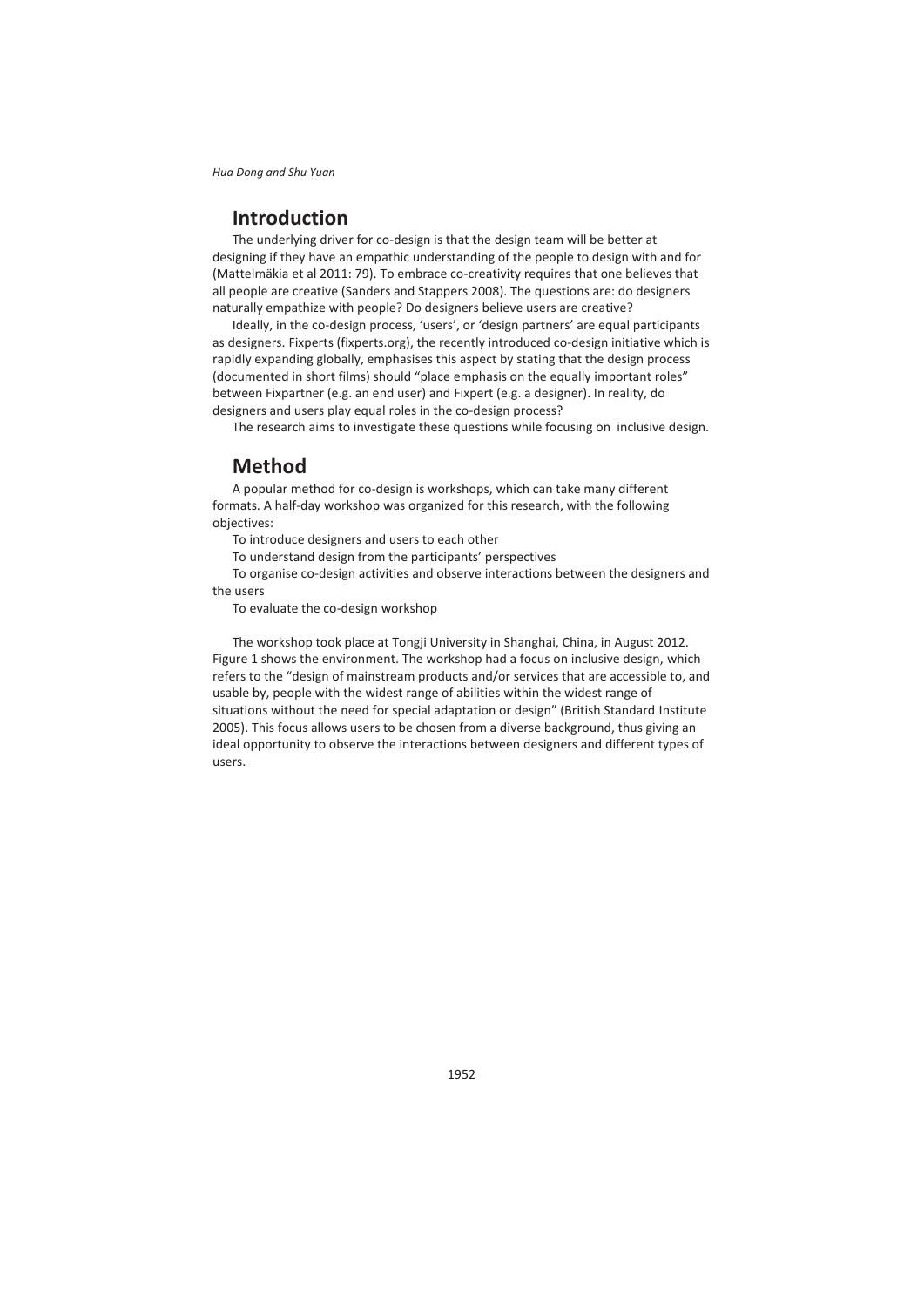

*Figure 1. Co-design workshop environment* 

### *Participants*

The workshop participants were recruited through the researchers' existing networks with local designers and users/user organisations. The criteria for selecting designers were that they must have worked in the industrial design/product design fields as professional designers for more than five years; this was to ensure that they reflect the real-world design practice. The selection of users was aimed to cover a wide range of different types of abilities and age groups; this was to ensure all aspects of 'inclusion' were considered in the co-design process.

When the design researchers first contacted the designers and the users, they briefly introduced the aim of the workshop, asked the participants to prepare for the workshop (e.g. bringing self-introduction materials such as photos and their most liked and least liked designs), and answered any questions raised. The users were visited (at their preferred venue) to establish mutual trust between them and the researchers. The profiles of the participants are shown in Tables 1 and 2.

| ID | Age       | Gender | <b>Education</b> | Profession              | (Dis)ability     |
|----|-----------|--------|------------------|-------------------------|------------------|
|    | range     |        |                  |                         |                  |
| Ua | $15 - 25$ | M      | Middle school    | Jobless                 | Cerebral palsy   |
| Ub | 36-45     | F      | Primary school   | Community volunteer     | Deaf             |
| Uc | $46 - 55$ | M      | High school      | Jobless (used to be a   |                  |
|    |           |        |                  | chef specialised in     | Poliomyelitis    |
|    |           |        |                  | making disserts)        |                  |
| Ud | 61-75     | F      | University       | <b>Retired lecturer</b> | Healthy          |
| Ue | 76-85     | M      | High school      | Retired worker          | Healthy, with    |
|    |           |        |                  |                         | vision declining |

### *Table 1. User profiles*

*Table 2. Designer profiles* 

| ID | Age<br>range | Gender | <b>Education</b> | Professional<br>experience | (Dis)ability |
|----|--------------|--------|------------------|----------------------------|--------------|
| Da | 26-35        |        | Postgraduate     | 12-year design             | Healthy      |
| Db | 26-35        | M      | Postgraduate     | 7-year product design      | Healthy      |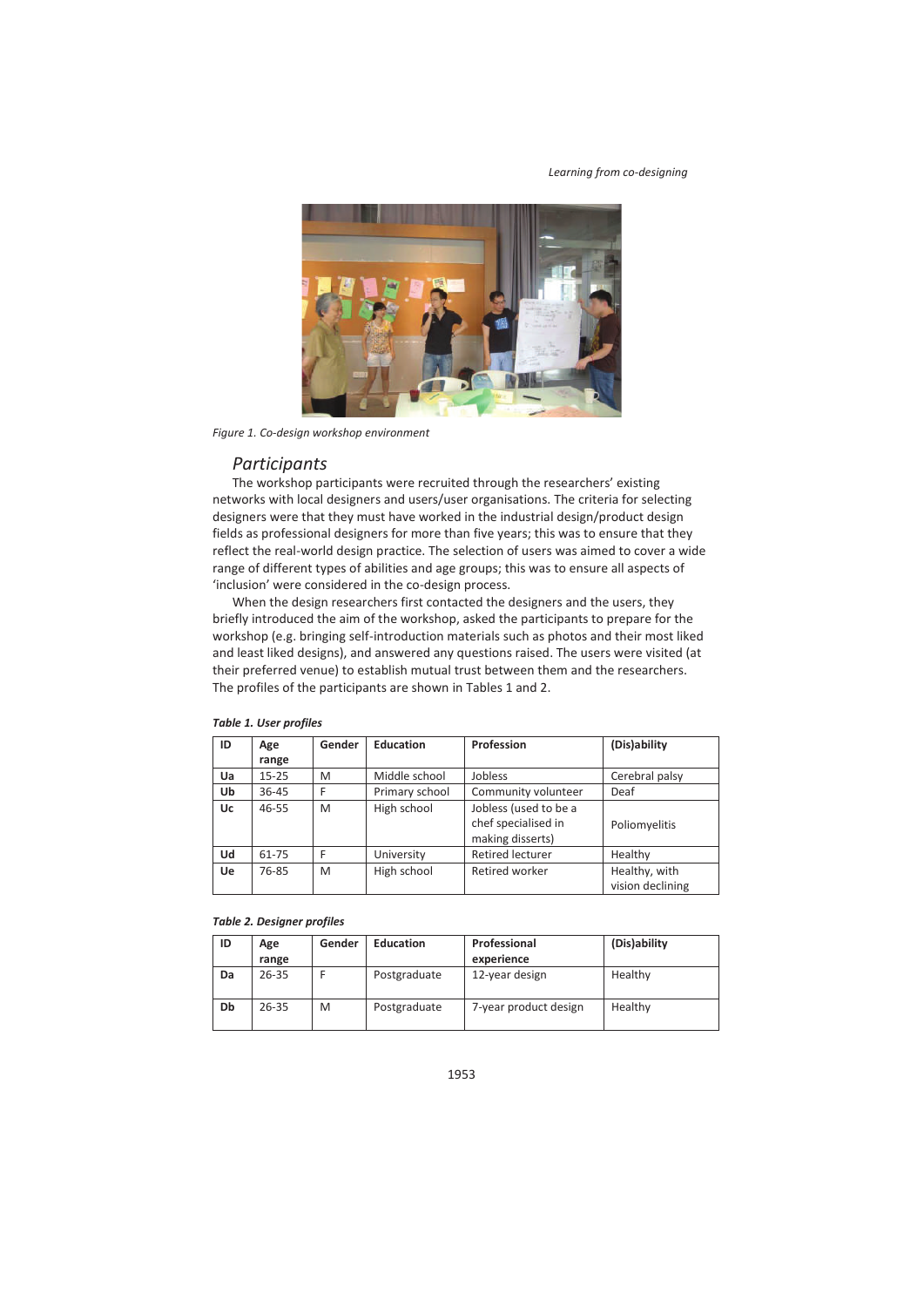| Dc | 26-35 | M | Postgraduate | 10-year product design                      | Healthy |
|----|-------|---|--------------|---------------------------------------------|---------|
| Dd | 36-45 | M | Postgraduate | 20-year product design<br>(General Manager) | Healthy |
| De | 26-35 | M | University   | 10-year product design                      | Healthy |

In addition to the ten 'formal' participants, two junior designers and two carers/guardians also attended the workshop. Five design researchers observed the codesign session, with a few postgraduate design students helping with recording and logistics.

### *Questionnaires*

Both designers and users were asked to fill out a short questionnaire before they attended the workshop, and immediately after they had finished the co-design activities. The pre-workshop questions aimed to illicit the participants' existing knowledge and practice relating to design.

The pre-questionnaire for the users and the designers were similar, and they both included the following questions:

What are your criteria for judging good design and bad design?

What is your understanding of the design profession? (e.g. what do designers do? What responsibilities do designers have?)

What role do you think you can play in the design process?

The post-questionnaire asked the same questions again to see whether there were any changes to people's answers before and after the workshop (i.e. whether the codesign activities contributed to people's understanding of design, designers and their own roles in the design process). In addition, more open-ended questions were asked in the post-questionnaire. i.e.

What are your comments to today's workshop?

What relationship do you think should be established between designers and users? What suggestions do you have for our future workshops?

### *Observation*

In-situ observations were conduced. The design researchers were allocated to each group, and they sat among other participants, focussing on recording everything happened in that group, such as the interactions between the designers and the users, the activities and the decision-making process. Notes were taken, and annotations were made to help interpret the situation. Figure 2 shows a typical scenario where one design researcher was observing the co-design activities and taking notes, and another capturing visual data.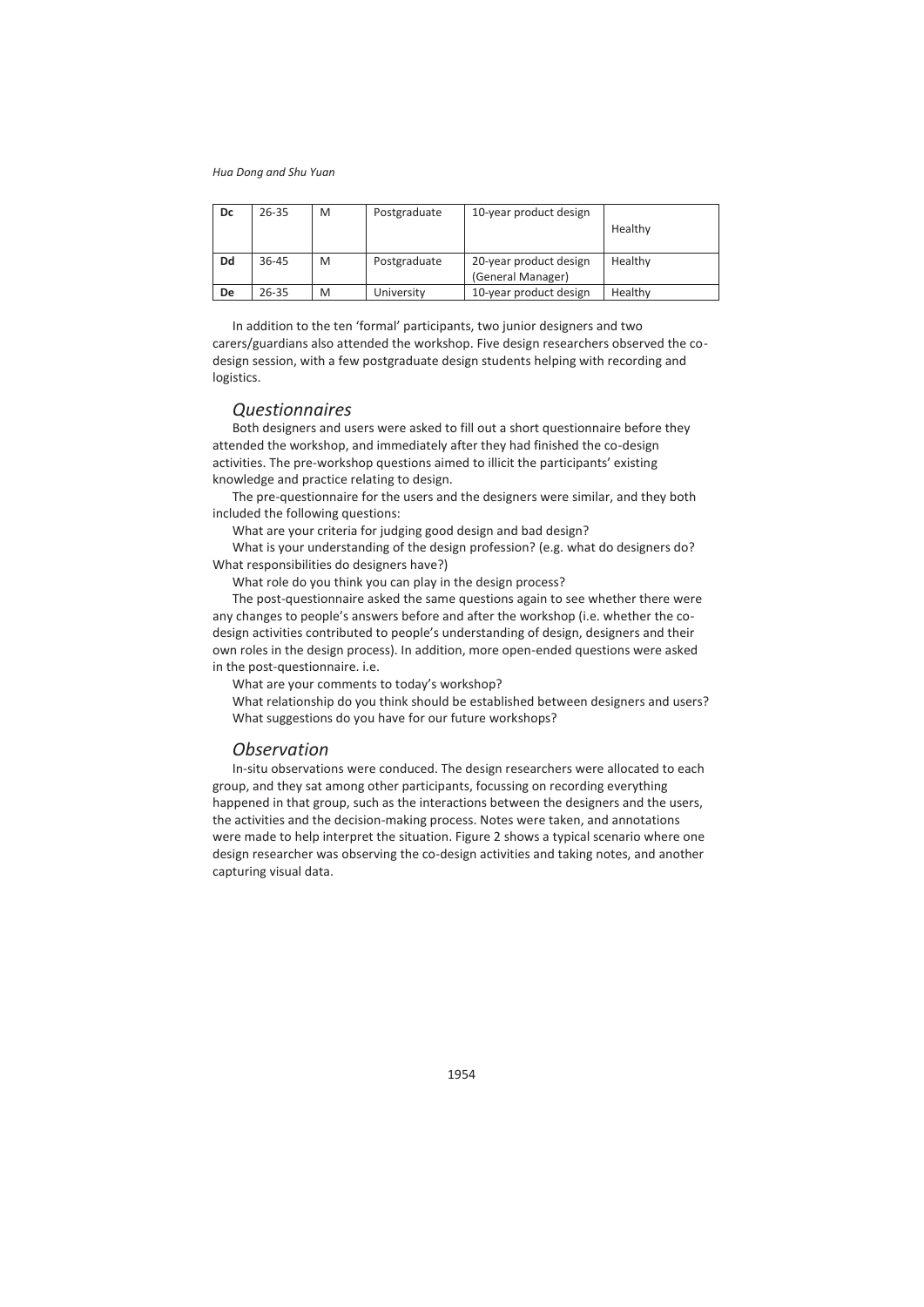

*Figure 2. A typical co-design scenario* 

### *Follow-up interviews*

Follow-up interviews were arranged with the participants within two weeks of the workshop. The aim of the interviews was to identify any issues that were not shown in the workshop and to help the participants reflect on their co-design experiences.

The interviews took place in the participants' preferred venue (in most cases, user's home or designers' studios). The interviews with users were informal and open ended, and the interviews with designers were semi-structured. Specifically, designers were asked to explain their typical design process and comment on how users were consulted in their existing practice. They were also asked to comment on whether they think there is a need for designers to get to know the users, what inclusive design meant to them, and what methods and tools could support inclusive design.

# **Results**

### *Questionnaires*

The answers to the first three questions in the pre- and post- questionnaires are summarised in Tables 3a-3b, 4a-4b and 5a-5b. The differences between the answers are highlighted.

|     | Pre-workshop                                                                          | Post-workshop                                                                         |
|-----|---------------------------------------------------------------------------------------|---------------------------------------------------------------------------------------|
| Ua  | Functionality                                                                         | The combination of aesthetics and<br>functionality                                    |
| Ub  | Functionality                                                                         | The integration of functionality,<br>appropriateness, durability, and low-<br>carbon  |
| Uc. | I do my best in any job<br>(misunderstanding of the question)                         | Not aesthetics, the only thing matters to<br>me is appropriateness for purpose.       |
| Ud  | Simplicity, economy, appropriateness,<br>aesthetics, plus 'newness and<br>uniqueness' | Simplicity, economy, appropriateness,<br>aesthetics, plus 'newness and<br>uniqueness' |

#### *Table 3a. Users' answers to the question "What are your criteria for judging good design and bad design?"*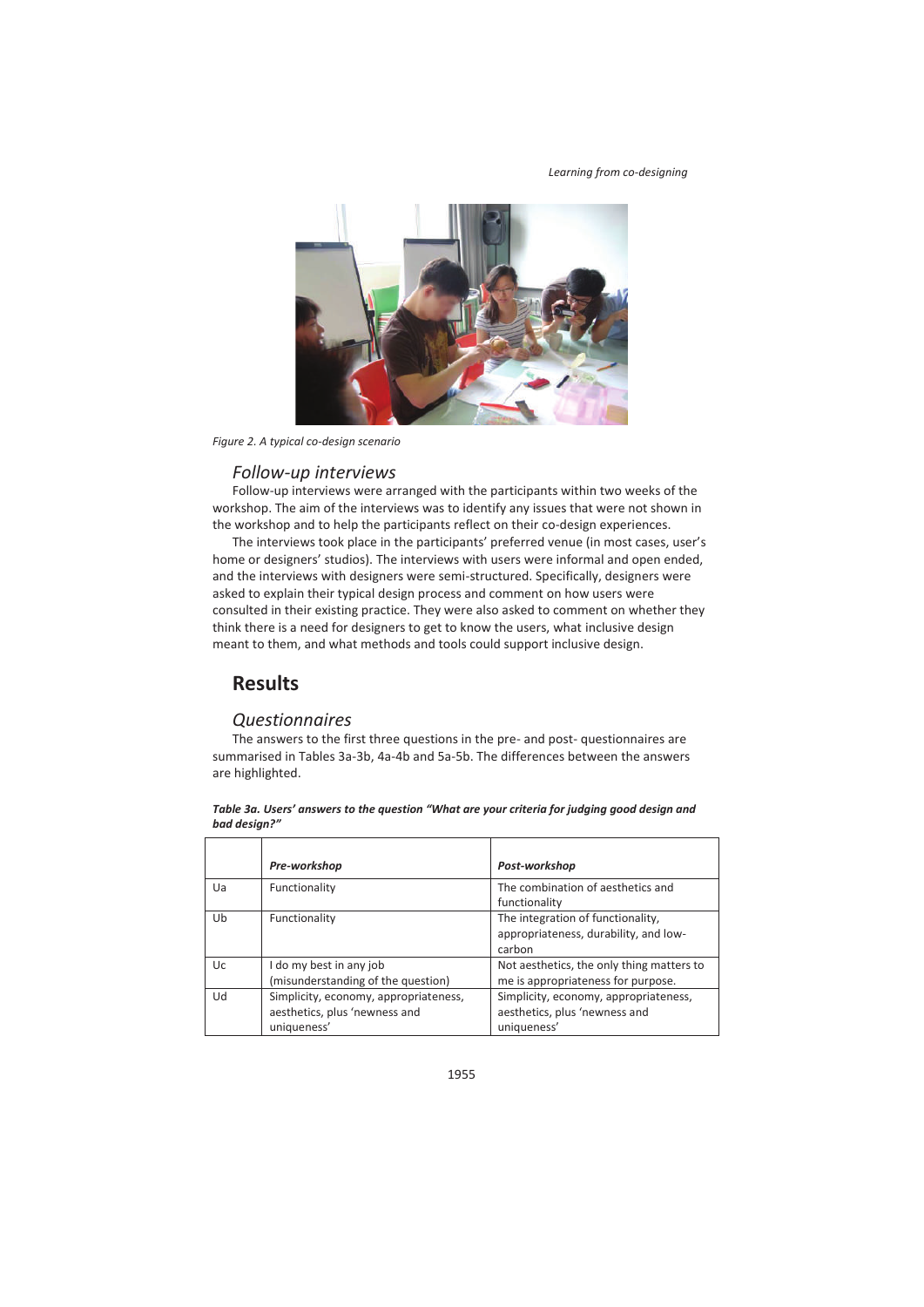| Ue | Functionality, aesthetics, novelty | Functionality, safe and convenience, |
|----|------------------------------------|--------------------------------------|
|    |                                    | novel style, and attractiveness      |

#### *Table 3b. Designers' answers to the question "What are your criteria for judging good design and bad design?"*

|     | Pre-workshop                                                                                                                                                                                           | Post-workshop                                                                               |
|-----|--------------------------------------------------------------------------------------------------------------------------------------------------------------------------------------------------------|---------------------------------------------------------------------------------------------|
| Da  | The smaller the ratio between price/use<br>time, the better the product                                                                                                                                | The same as before                                                                          |
| Db  | Outstanding in any of the following<br>aspects: multi-channel, feeling and<br>emotion, experience, or functionality                                                                                    | The same as before                                                                          |
| Dc. | Seamless experience                                                                                                                                                                                    | Depends on contexts. 'appropriate<br>design' is good design, but from whose<br>perspective? |
| Dd  | Basic requirements: easy to use,<br>appropriate appearance, comfort<br>ergonomics - all are important.<br>Higher-level requirements: taste -<br>depends on individual, and difficult to<br>standardise | The same as before                                                                          |
| De. | Functionality + aesthetics                                                                                                                                                                             | Good design strives to meet the needs of<br>the mass population                             |

The results show that a key criterion of 'good design' from the users' perspective was concerned with 'functionality', while designers had more criteria. The users' criteria for judging good design changed more than those of the designers, after participating in the workshop.

#### *Table 4a. Users' answers to the question "What is your understanding of the design profession?"*

|           | Pre-workshop                                                                                                                                                                                      | Post-workshop                                                                                                                                                                  |
|-----------|---------------------------------------------------------------------------------------------------------------------------------------------------------------------------------------------------|--------------------------------------------------------------------------------------------------------------------------------------------------------------------------------|
| Ua        | Aesthetics and functionality                                                                                                                                                                      | To design perfect products.                                                                                                                                                    |
| Ub        | To understand user requirements and<br>their specific needs. To design better,<br>more appropriate, more practical<br>products.                                                                   | To listen to users more, to understand<br>users' specific needs. The designers'<br>responsibility is to understand people's<br>real needs and to design for the real<br>needs. |
| Uc.       | Designers will encounter difficulties in<br>their process which is understandable. I<br>hope designers will design convenient<br>items for disabled people.<br>(misunderstanding of the question) | It's good to see that designers are<br>considering the clients/users in their<br>design process.                                                                               |
| Ud        | It is designers who make decisions of<br>whether products will be liked, accepted,<br>or used.                                                                                                    | To synthesise existing ideas, to adapt<br>current social context, and to upgrade<br>those out-of-date products.                                                                |
| <b>Ue</b> | Design should be human-centred.<br>Designers should study people's needs,<br>and design easy to operate, convenient,                                                                              | Designers should build their knowledge<br>through studying people's life, and create<br>more needed, more convenient and                                                       |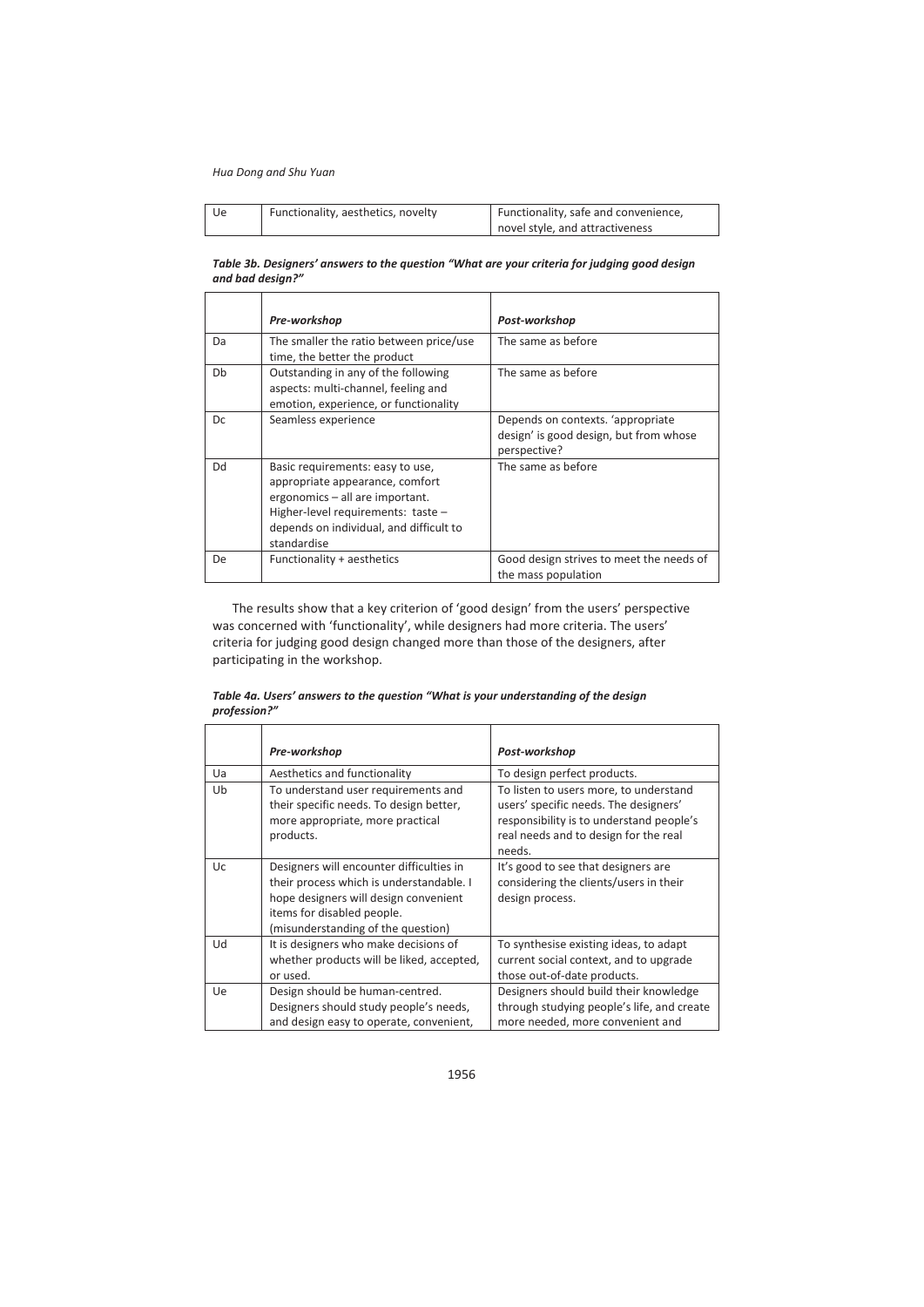| and safe products. | safer, functional products. |
|--------------------|-----------------------------|

#### *Table 4b. Designers' answers to the question "What is your understanding of the design profession?"*

|           | Pre-workshop                                                                                                                              | Post-workshop                                                                                                                                                                                                                                                                     |
|-----------|-------------------------------------------------------------------------------------------------------------------------------------------|-----------------------------------------------------------------------------------------------------------------------------------------------------------------------------------------------------------------------------------------------------------------------------------|
| Da        | To make good design available to more<br>people; at the same time to create<br>profits for businesses. To create more,<br>better designs. | Designers are only a small part (of the<br>whole system), but to do our job well will<br>reduce potential problems.                                                                                                                                                               |
| Db        | To plan, to create artifacts.                                                                                                             | Had some reflections during the<br>workshop, but due to the limited time,<br>failed to develop new understanding.                                                                                                                                                                 |
| Dc        | to communicate users' needs.<br>1 <sub>1</sub><br>2.<br>to identify users' needs.                                                         | Designers can take more responsibilities<br>than creating profits for the commercial<br>world. They can influence design<br>specifications. Good improvements<br>without extra cost have the potential to<br>let more people benefit from the design.                             |
| Dd        | To integrate all elements and resources.<br>Designers' responsibility is to improve<br>people's life and to create new life styles.       | The same as before. Designers<br>materialise products and mediate the<br>relationships between technology and<br>people. He has responsibilities in several<br>levels: personal value, clients' profits,<br>users' ease of use, and ethics and<br>environmental responsibilities. |
| <b>De</b> | To better meet consumers' needs for<br>different products, to pursue higher and<br>better life standards.                                 | The designers' responsibility is to meet<br>mass consumers' needs.                                                                                                                                                                                                                |

The results show that users' understanding of the design profession is more 'product-focussed', while designers' understanding of the design profession is less 'product-focussed'. After the workshop, three out of the five users emphasised the importance of designers' taking consideration of people's needs into the design process.

#### *Table 5a. Users' answers to the question "What role do you think you can play in the design process?"*

|           | Pre-workshop                                                                                                                   | Post-workshop                                                                  |
|-----------|--------------------------------------------------------------------------------------------------------------------------------|--------------------------------------------------------------------------------|
| Ua        | To express my humble ideas and inspire<br>better ideas.                                                                        | To beautify objects. (The user likes<br>drawing and he's good at drawing)      |
| Ub        | To explain user needs to designers, to<br>help designers better understand users.<br>To provide feedback to existing products. | To help improve products, e.g. make<br>them easier to use.                     |
| Uc.       | If I want to do something, I'll do it well<br>and try to achieve the ideal.                                                    | If I have good ideas and suggestions, I'll<br>try to have more, and do better. |
| Ud        | To learn from existing designs.                                                                                                | You can design when you have a<br>"Eureka" moment.                             |
| <b>Ue</b> | To express my ideas.                                                                                                           | To provide my ideas for (designers)'                                           |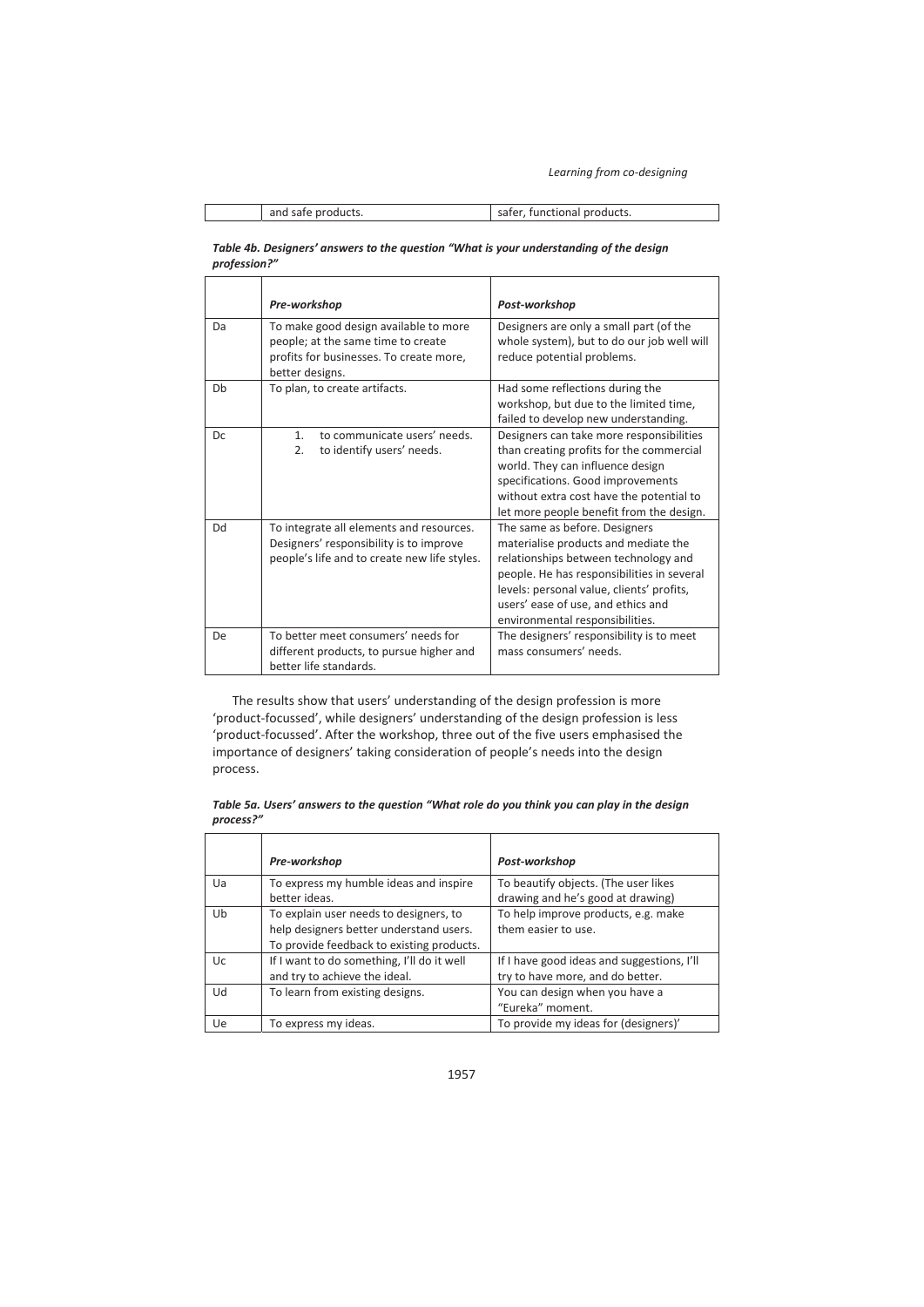reference.

| design process?" |                                                                                                                            |                                                                                                                                                                                                                     |
|------------------|----------------------------------------------------------------------------------------------------------------------------|---------------------------------------------------------------------------------------------------------------------------------------------------------------------------------------------------------------------|
|                  | Pre-workshop                                                                                                               | Post-workshop                                                                                                                                                                                                       |
| Da               | To provide in-depth insights and<br>suggestions.                                                                           | The same as before.                                                                                                                                                                                                 |
| Db               | To investigate and explore from many<br>different means and channels.                                                      | From problem solving to problem-<br>healing.                                                                                                                                                                        |
| Dc               | To find where to start.                                                                                                    | In my viewpoint, designers play the role<br>of a facilitator in many cases. He needs to<br>have good communication skills to<br>influence the process and help to define<br>the direction (of product development). |
| Dd               | To integrate self-knowledge and all<br>resources in order to lead design towards<br>the direction that I believe is right. | The same as before.                                                                                                                                                                                                 |
| De               | To help businesses to pay deep-attention<br>to consumers while helping create<br>added-value to their products.            | To make decisions on design.<br>To provide guidance to clients.                                                                                                                                                     |

# *Table 5b. Designers' answers to the question "What role do you think you can play in the*

While several users regarded their role in design (before the workshop) as 'providing information to designers', designers tended to see themselves in design as 'providing solutions and creating added value'. Interestingly, after the workshop, four out of the five users started to realise that they could be actively involved in the design process beyond merely providing information for designers.

The findings relating to the last three questions in the post-questionnaire will be incorporated in the Discussion section.

### *Observation*

In-situ observation results were captured by notes. Here is an example of such notes in its natural sequence.

Designer e: Took the hand-made tool  $-$  a multifunctional peeler made by User  $c$ from the table and studied its blade, observing its adjustable feature and its flexibility in peeling vegetable skins at different thicknesses, commenting: " This is a rather good feature. Chinese people sometimes think it is a waste when peeling too much skins off."

User c " Yes, the tool I made, when you press the blade in, you only peel off very thin skins, and bend it this way will avoid hurting the user…"(stopped as Designer e started to talk again)

Designer e: "But I'm concerned with the durability of the blade, in addition, the material is not comfortable to hold."

Designer c: "I've seen a peeler made of silicon."…

Conversations on specific topics were also recorded by notes, and the following is a selection of the notes (not in their natural sequence) from one group about the participants' discussion on 'inclusive design'.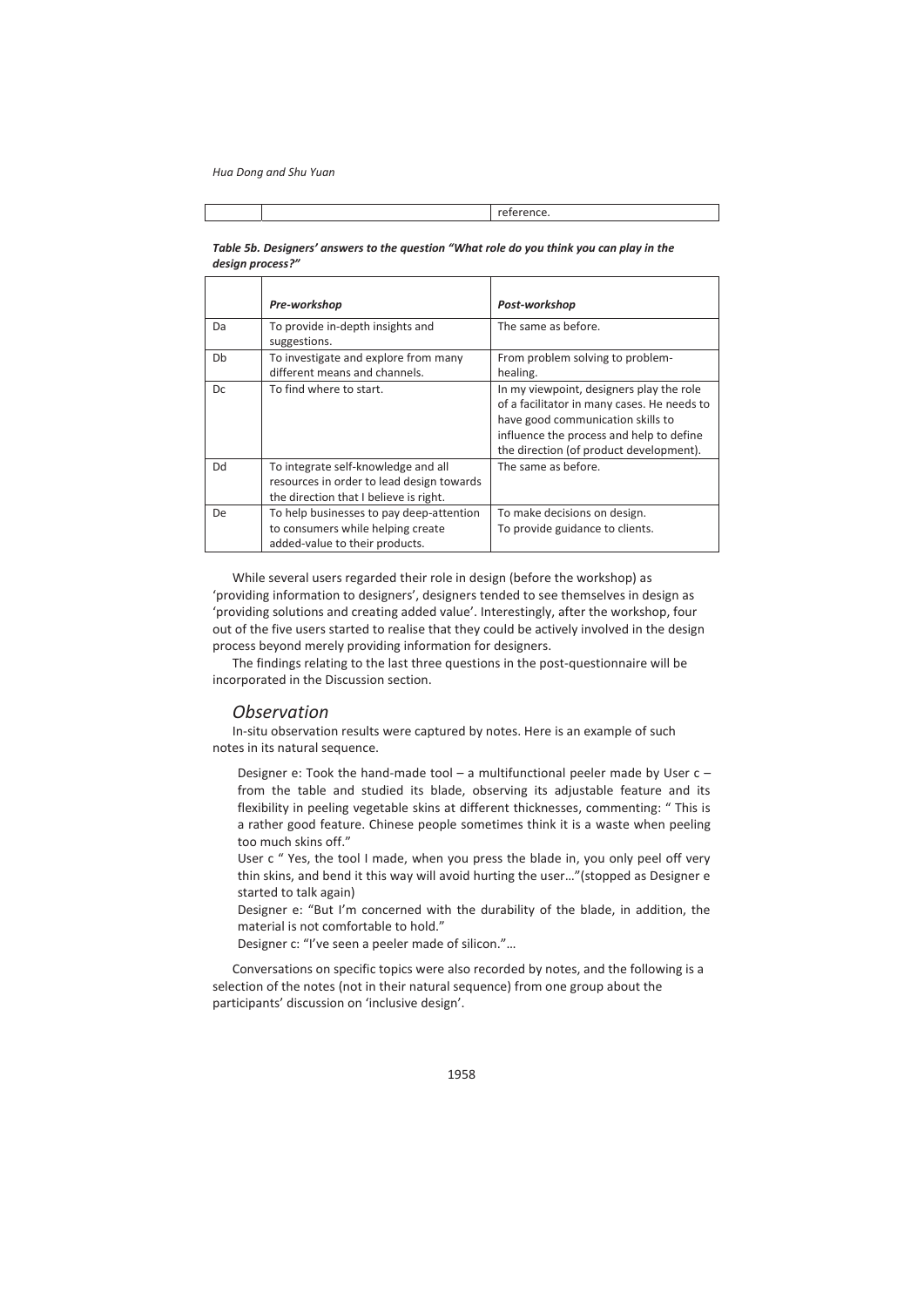Designer a: "We have to find a focus which reflects inclusive design principles; it should be used by any human being. "

Designer e: "But it is not necessary for children to use the kitchen. We should consider accommodating left and right-hand use. "

Designer a: "For older users, they need to be able to hold the weight."

Designer c: "I think another inclusive concept would be to make one thing that can peel skins of many different vegetables. "

Designer a: "The hand size of male and female users are different. "

Designer e: "If we can make an ordinary person to cook food as good as a chef through our design, would this be considered as inclusive design? "

Designer a: "If the user does not have an index finger, how could this tool be attached to his hand?"

Designer c: "Inclusive design is not necessarily related to disability."

The implications of these notes will be discussed in the Discussion section.

### *Interview*

The interview with users suggested that although all the users appreciated their participation in the workshop, especially the opportunity to get to know designers and the design process, some of them were not comfortable in the co-design session as they felt that designers were dominating the process and were proposing "nice-looking but not practical" solutions to the problem.

Tables 6-9 summarise the key findings from the interviews with the designers.

*Table 6. Are users involved in your company's typical design process? Why?* 

| ID | <b>Answers</b>                                                                              |
|----|---------------------------------------------------------------------------------------------|
| Da | Yes. Because they know better the needs.                                                    |
| Db | Yes, mainly involved in earlier stages. The aim for user involvement was to clarify the     |
|    | problem and identify a focal point.                                                         |
| Dc | No, users are not much involved. Only when we design something we are less familiar         |
|    | with, clients will provide design specifications, including the input from potential users. |
| Dd | Relatively little user involvement, mainly because of the considerations of cost. Clients   |
|    | often do not want to spend time and money on user research. They tend to think that         |
|    | they are the experts of the product. They know better than anybody else. They pay           |
|    | attention to the sales, but are not interested in the reasons behind.                       |
| De | Yes, users use products, and designers cannot represent them, if the schedule and           |
|    | budget allow, we always get users involved and would like to involve them throughout        |
|    | the process. We also make use of our own networks and resources, such as relatives          |
|    | and neighbours for testing our products. Sometime we advice clients to conduct user         |
|    | research, even at the cost of ours.                                                         |

User involvement varies in the existing company processes, from little, to a certain extent (e.g. earlier design stages), to as much as possible within available resources.

*Table 7. Do you think designers themselves need to get to know users? Why?* 

| ID | <b>Answers</b>                                                                                                                                        |  |
|----|-------------------------------------------------------------------------------------------------------------------------------------------------------|--|
| Da | Yes. We need to know who buy our products, our target users.                                                                                          |  |
| Db | Yes, but not every time. Designers are not designing for themselves, and direct contact<br>with users is not always the best way to understand users. |  |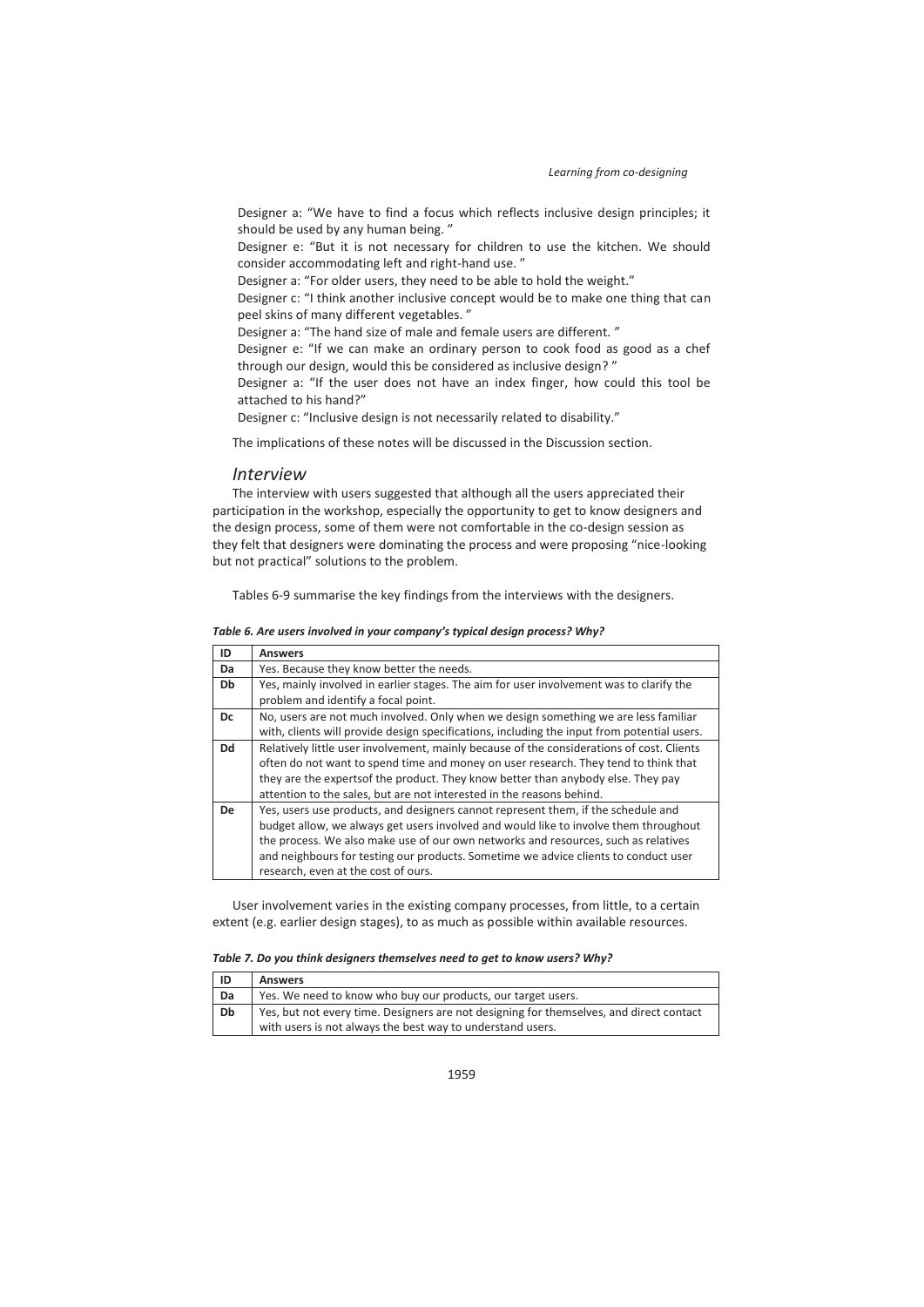| Dc | Yes, it is important to get in touch with different types of users. Research reports are  |
|----|-------------------------------------------------------------------------------------------|
|    | not sufficient; the process of contacting users contributes to the final design solution. |
| Dd | Yes. There is a need for designers to get to know users in person, but this also depends  |
|    | on projects. Different methods should be adopted in different projects. If it is a less   |
|    | familiar field, or if there are "extreme users", we must do user researchourselves.       |
|    | However, if it is something we are already familiar with, there is no need for user       |
|    | involvement.                                                                              |
| De | Yes, different types of products correspond to different needs of people.                 |

All the designers think it is necessary for them to get to know the users, but not necessarily for every project.

| Table 8. Please explain what 'inclusive design' means to you. |  |  |
|---------------------------------------------------------------|--|--|
|---------------------------------------------------------------|--|--|

| ID        | <b>Answers</b>                                                                         |
|-----------|----------------------------------------------------------------------------------------|
| Da        | Designs that more people can use, can afford, and are fond of.                         |
| Db        | Based on "human-centred design", emphasising humanity and responsibility of design.    |
| Dc        | Do design broadly: broader target users, broader environments, and broader time span.  |
|           | But I doubt the practicality of inclusive design in commercial worlds. Not all the     |
|           | designers need to do inclusive design. On one hand, design can address broader         |
|           | audiences, on the other hand, design can be done in greater detail and depth.          |
| Dd        | I still do not know the differencesbetween inclusive design and universal design. They |
|           | do not differ much. They both aim to make products more convenient to use for more     |
|           | people. There is a need for universality, but not necessarily for every product.       |
| <b>De</b> | Design to include more people, design to reduce the demand on user capabilities,       |
|           | design that everybody can use.                                                         |

Designers interpret inclusive design in different ways, and some do not think it is necessary for every product.

| Table 9. What methods and tools do you think would support inclusive design? |  |  |
|------------------------------------------------------------------------------|--|--|
|------------------------------------------------------------------------------|--|--|

| ID        | <b>Answers</b>                                                                              |
|-----------|---------------------------------------------------------------------------------------------|
| Da        | Through campaigns and promotion, as we promote sustainable design. Try to change            |
|           | people's mindset; no longer just focus on the new and the different, no longer just         |
|           | pursuit fame and profits.                                                                   |
| Db        | Empathy, inclusive process.                                                                 |
| Dc        | Workshop, prototyping and testing on site.                                                  |
| Dd        | Communication with users, involvement of users, prototyping and simulation, visual          |
|           | recording.                                                                                  |
| <b>De</b> | 1. Simplifying use 2. Iterative testing 3. Taking consideration of end users 4. Taking into |
|           | account other stakeholders and factors, such as clients and cost 5. Putting designers'      |
|           | feet in other people's shoes; always trying to think from a different perspective.          |

Designers list a number of methods and tools, ranging from prototyping, testing with users, to changing people's mind set.

## **Discussion**

The research is an in-depth study of co-design from both the designers and the users' perspectives, in the Chinese context. Although the numbers of participants were small, and by no means representative of the population, interesting insights were gained.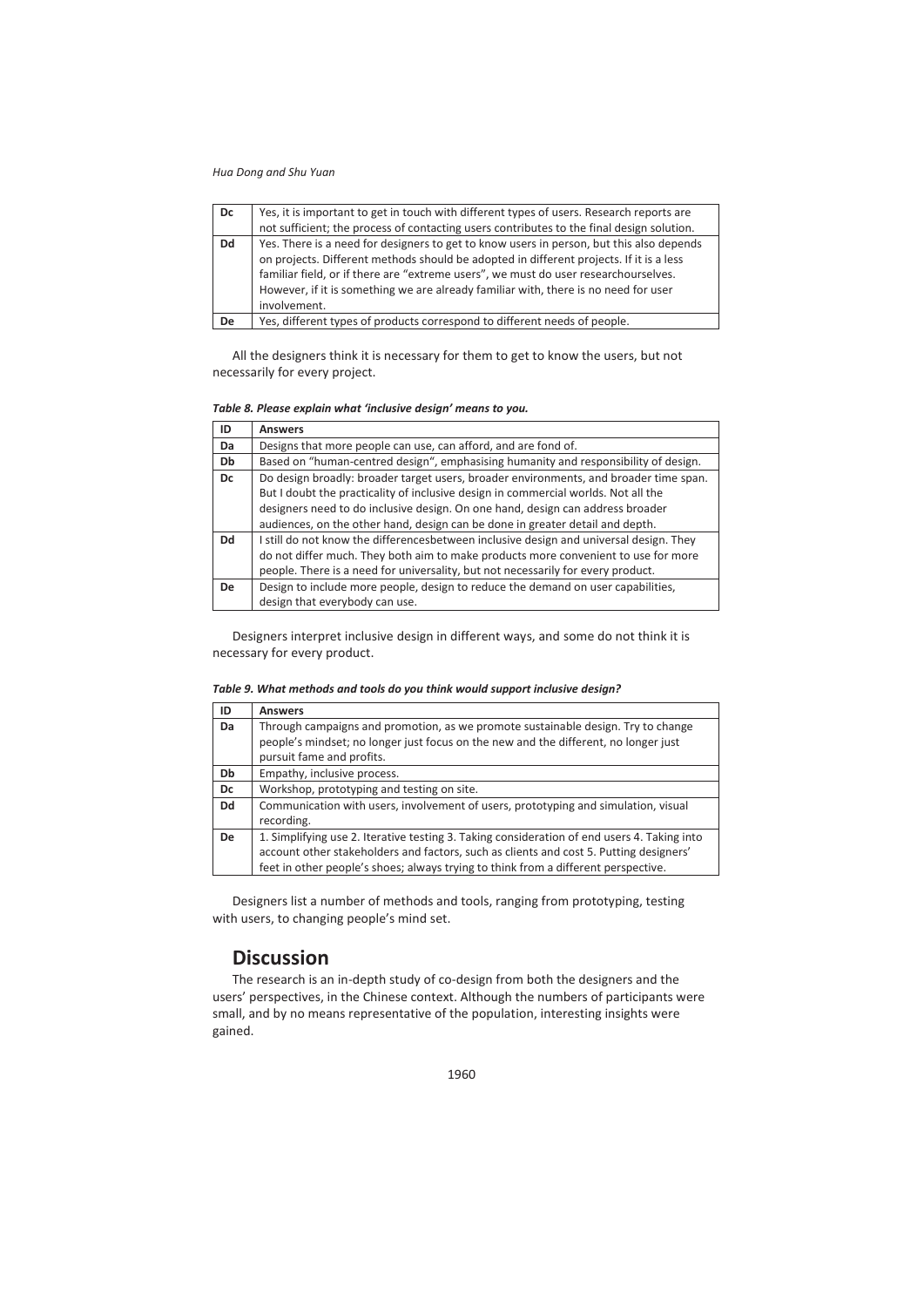### *Insights*

Designers and users see design differently. This is first demonstrated by the items they brought to the workshop as their liked and disliked designs. The items brought by the users were predominantly individually made arts and crafts (e.g. hand-knitted hat, scarf, decorations made from recycled materials, and hand-made kitchen utensils), while the items brought by designers were all mass-produced industrial products (e.g. cameras, milk/water bottles, lamps, mobile phone chargers, chopsticks, a comb and a pill dispenser). This might be because 'design' meant different things to designers and users. All the designers had an industrial/product design background; they tended to think 'design' from their professional perspective. The users tended to associate design with style, decoration, or tools.

Co-design did not seem to be a 'natural' process for either the designers or the users. The observation suggested that designers were more interested in listening to other designers, rather than the users; and they sometimes 'forgot' the users. Although designers did consult the users from time to time, mainly through asking generic and abstract questions such as "what is your opinion on this?" they did not seem to take users' comments seriously. One of the design researchers added a question in his notes: "are designers really listening to the user? " On the other hand, users did not speak much in the co-design session, and they were only engaged when there was a topic that they were familiar with, for example: 'peeling skins of new potatoes'. Sometimes users did not seem to know how to contribute to the conversation, and they started to use general terms such as 'functionality', 'aesthetics' to describe their needs.

The fact that designers and users were brought together in the workshop did make them think more inclusively. This can be seen from the selection of notes (Observation section) about the participants' discussion on 'inclusive design' where they talked about 'left and right handed use', 'older user', 'including different vegetables', 'male and female hand sizes' and 'disabled persons'.

Opinions had a degree of change after the participation of the workshop, both for users and the designers (see Tables 3a, 3b, 4a, 4b and 5a, 5b), although no consistent patterns were observed.

Back to the questions:

Do designers naturally empathize with people?

The observation suggested no. Design empathy requires designers not only be informed and inspired by users, but also be able to observe and feel for the users (Ho et al 2011: 96). The co-design session did not show such empathy. The designers used professional terms a lot, such as 'material', 'ratio', and 'usability', which were difficult for the users to understand. Sometimes the designers interrupted while the users were expressing an opinion. No detailed questions were asked about the users' experience. When confronted by a different opinion from the users, the designers simply made a comprise, rather than investigating why the users said that. Here is an example:

Design b: "In terms of aesthetics, we'd better adopt a low-profile style, not too unique, because different persons have different tastes".

User d: "I disagree. If the product is not unique, it won't sell. We cannot adopt the low-profile."

Design b: "Let User d decide on the aesthetic criteria then."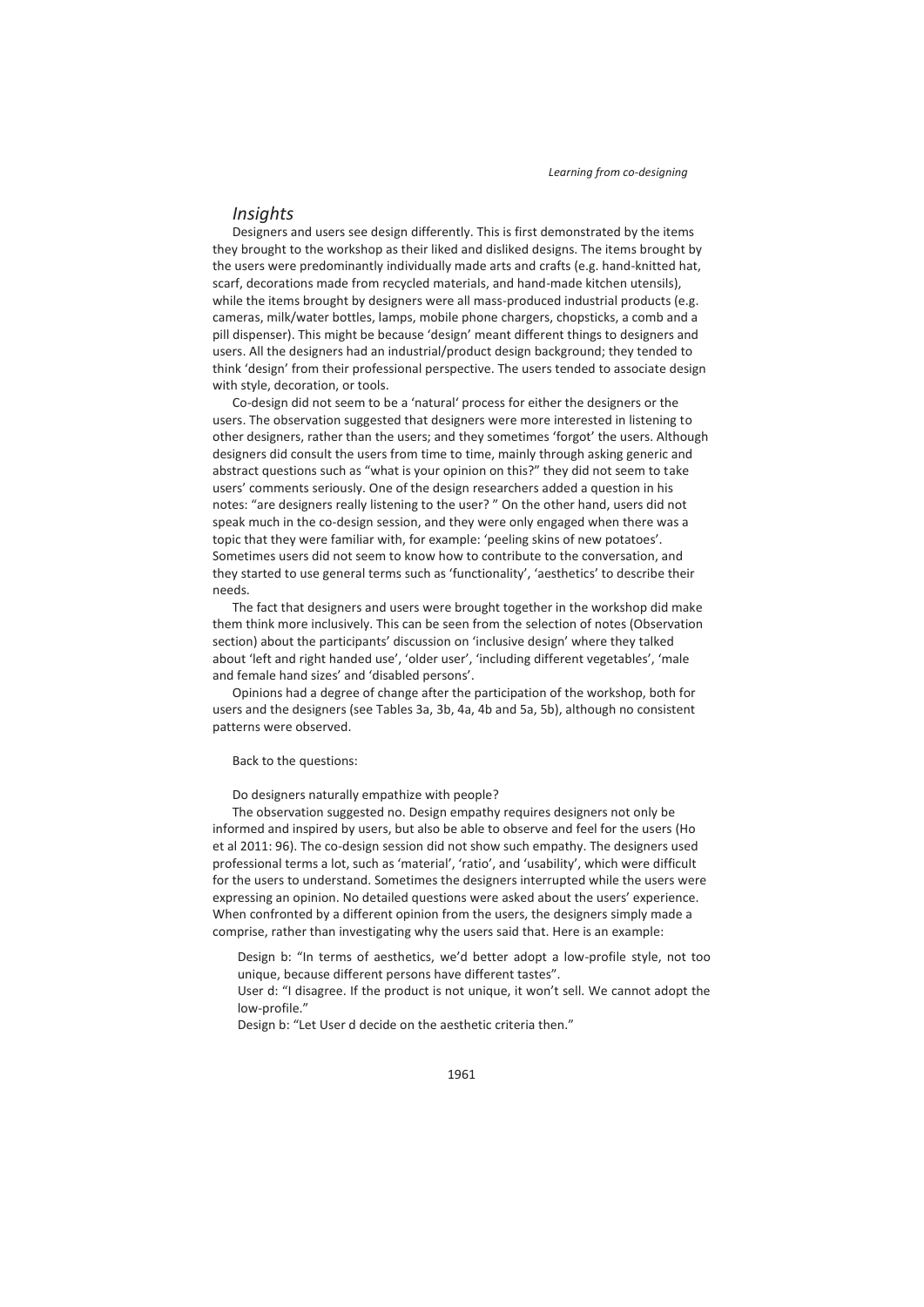User a: "I agree to respect senior persons' perspective."

In this case, Designer b made a compromise, either because he did not have effective ways to communicate with the user, or because he was not interested in the user's opinion.

Do designers believe users are creative?

Again, little evidence from the study suggests that designers believe that the users are creative. Users may innovate if and, as they want something that is not available on the market and are able and willing to pay for its development (Von Hippel, 2005). A good example of this is the peeler brought by User c who used to be a chef. The peeler has a lot of advantages over the similar products on the market, but the designers criticized it a lot. While they were brainstorming new concepts, little considerations were taken from the user's redesign of the tool, as if it did not have much value.

In reality, do designers and users play equal roles in the co-design process?

It proved to be a challenge for designers and users to play an equal role in the codesign session, as users seemed to be less confident. This might be because there were fewer users than designers (junior designers also participated in the co-design session, and the design researchers were regarded as 'designers' by the users) or because the environment and the working method were more familiar to designers, and less familiar to users. One designer made a suggestion in the post-questionnaire:

We should go to the users' environment to design. Discussion and sketching might not be a familiar method for users, maybe we can do something different, for example, let designers and users cook a meal together. In that kind of situation, users will perform more like themselves, and designers may be able to capture more design focal points.

### *Suggestions*

When asked for suggestions, users tended to give very positive comments on the workshop, and suggested that more such workshops be organised in the future. Designers provided more constructive suggestions, for example,

Involving more users of similar (dis)abilities in the workshop

Giving opportunities for designers and users to get to know each other better Providing more information about the aims, focus and the logic of the workshop, and giving more time for the co-design activities.

Briefing designers in advance to come to listen more, talk less.

Based on the observational data and the insights obtained, the following suggestions are proposed for consideration in organising such workshops in the future (Table 9).

|           | <b>Designers</b>                                                        | <b>Users</b>                                                                   |
|-----------|-------------------------------------------------------------------------|--------------------------------------------------------------------------------|
| Attitudes | Listen to the users, respect users'<br>knowledge and expertise of using | Trust designers' abilities in design and<br>communication.                     |
|           | products. Be patient, and pay<br>attention to users' real feelings.     | Listen to designers, especially when<br>designers talk about topics that users |

#### *Table 9. Suggestions for future workshop: key points to brief designers and users*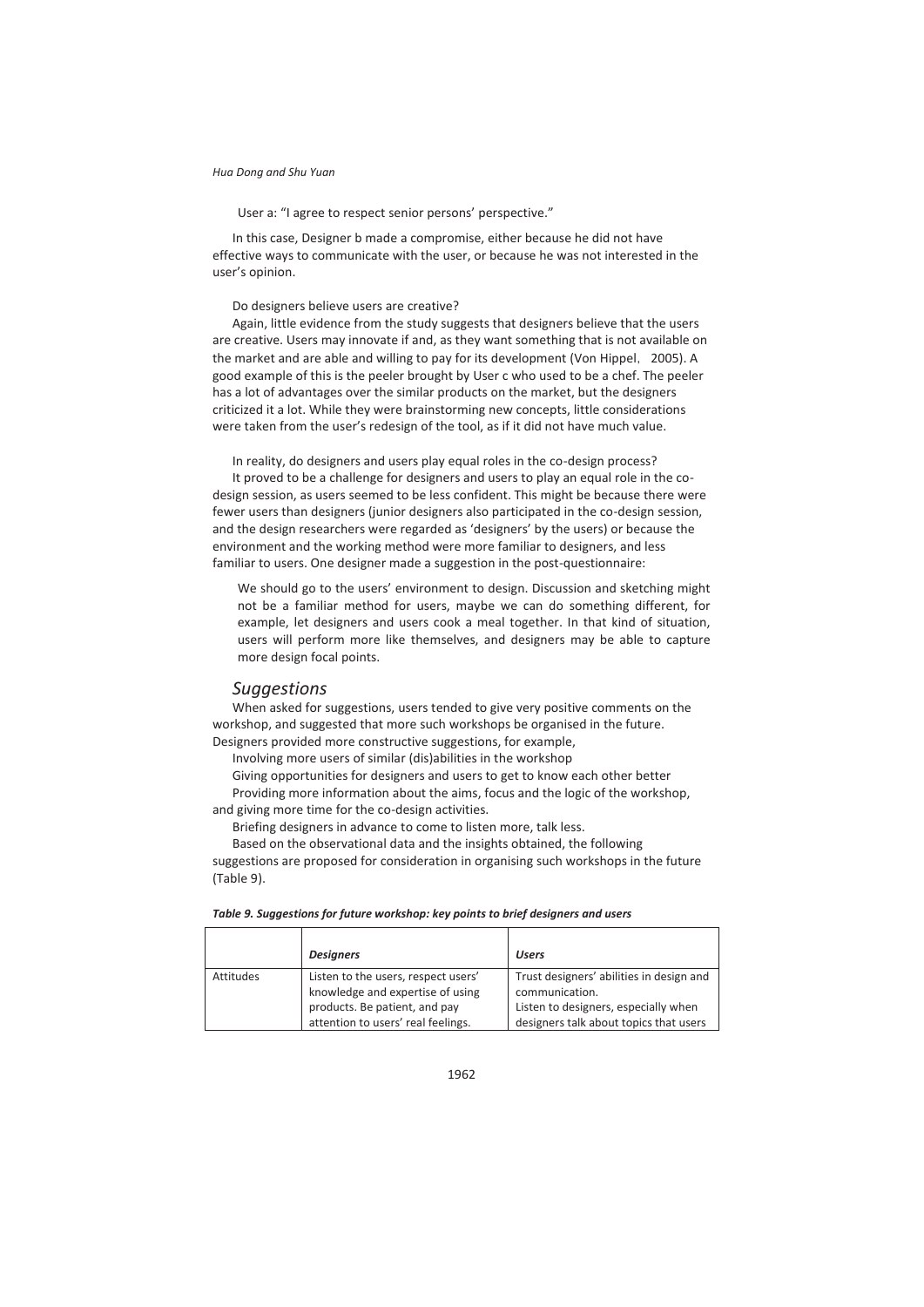|                |                                                                 | are not familiar with.                                                                  |
|----------------|-----------------------------------------------------------------|-----------------------------------------------------------------------------------------|
| Communication  | Try not to interrupt while users were<br>talking, avoid jargon. | Use plain and natural language, avoid<br>unnecessary 'complication' or<br>'decoration'. |
| Dealing with   | Explain with patience. Give                                     | Express one's viewpoints and provide                                                    |
| disagreements  | convincing reasons.                                             | convincing reasons.                                                                     |
| Design process | Try to propose more practical, less<br>conceptual solutions.    | Be brave; express one's design ideas.                                                   |

Sufficient time should be given for designers and users to interact with each other, and to establish a comfortable working relationship. Other more specific suggestions include:

Briefing designers and users in advance

Both designers and users need to be briefed in advance, so that they understand the value of co-design, and are prepared to respect and listen to each other more.

CREATING AN APPROPRIATE ENVIRONMENT FOR CO-DESIGN

The environment should make the designers and the users both feel confortable. The studio environment for the co-design workshop was too unfamiliar to the users. If the co-design focuses on 'insights searching', it would be useful to use a familiar place for the users where they can talk and behave naturally. If the focus is on 'concept generation', the environment can be a materials workshop where lots of materials are available for co-design. It is also important to note that users (and manufacturers) tend to build prototypes of their innovations economically by modifying products already available on the market to serve a new purpose (von Hippel, 2005). In the future, idle items from everyday life may be brought to the co-design workshop as materials for prototyping to engage users.

USING VISUAL LANGUAGES FOR EFFECTIVE COMMUNICATION

Visual languages and tools, e.g. 'generative tools' proposed by Sanders et al (2008), could be used to enhance communication between designers and users.

# **Conclusions and future work**

The co-design workshop brought designers and users together, and provided basic materials and tools for them to interact with each other; this has allowed the researchers to observe the whole process as it naturally happened. Key findings include:

The designers were not necessarily 'user-centred' or naturally empathetic with people, but the fact that they were brought together with the users in the workshop did make them think more inclusively.

It proved to be a challenge for the designers and the users to play an equal role in the co-design session. The designers showed more confidence and control in the process.

Suggestions were made to improve the co-designing process. More co-design workshops were planned for the future, to apply the knowledge learned from this study, and to investigate how designers and users can collaborate more effectively to achieve optimal design processes and outcomes.